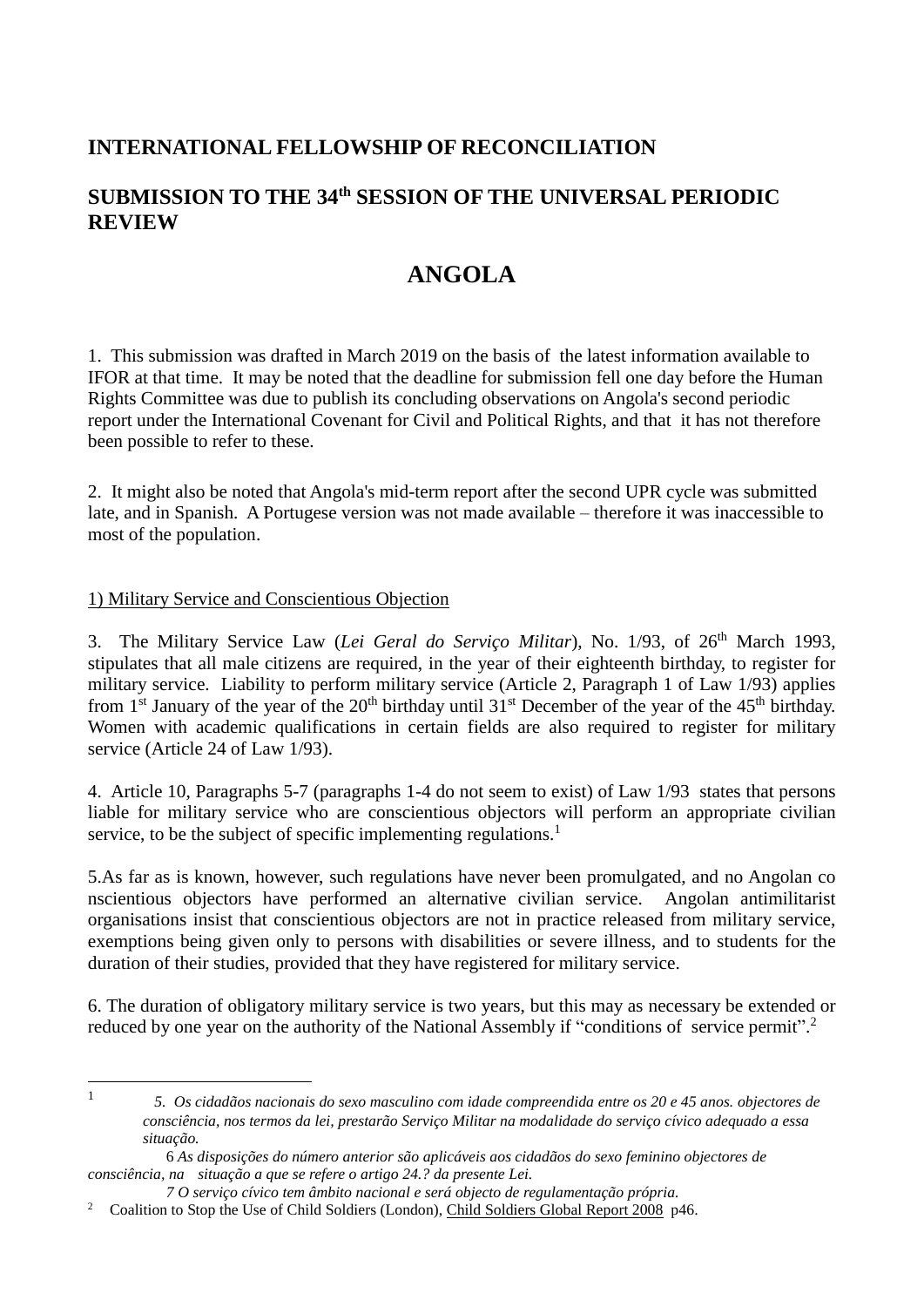7. Each January the Ministry of Defence issues a decree calling on male citizens entering their eighteenth year, whether or not resident in Angola, to register. From November 1998 until the end of 2001, registration was extended to those entering their seventeenth year, so that the Law did briefly allow for the conscription of some 17-year-olds.<sup>3</sup>

8. Following the end of the war against UNITA, no such decrees were issued in 2002 or 2003. n January 2004, however, they resumed, and in 2005 the summons to register was also addressed to all those born between 1981 and 1986 who had not previously registered. Those born between 1970 and 1974 (ie approaching the upper age limit) were also called upon to "regularize their military situation". 4

9. In the longer term, the Committee on the Rights of the Child, in examining Angola's Initial Report under the Optional Protocol to the CRC, recorded its concern "about the low birth registration rate, with a considerable divide between urban and rural areas, and (...) that the legal requirement for all children to obtain an identification card by the age of 10 is not always implemented in practice, which may lead to under-age recruitment into the armed forces."<sup>5</sup>

10 The procedure leading from registration to call-up and actual incoporation in the armed forces is much less clearly documented.

11. It is known that during the civil war both sides relied heavily on forced recruitment raids, known locally as *rusgas.* The typical pattern is of house-to-house searches in the early morning, often backed up by a ban on anyone of military age leaving the country and restrictions on movement within the country. In the course of *rusgas* doors were broken down, and it is alleged that the inhabitants of the searched houses werefrequently assaulted; occasionally with sexual asaults on the females. Potential recruits who attempted to flee were sometimes summarily shot. This practice reportedly continued even after the 1993 law had supposedly to regularised the process, but it is believed that it has now ceased.

12. Under article 29 of the Military Penal Code (*Lei dos Crimes Militares*), No. 4/94, of 28th January 1994, those who fail to report for military service – including conscientious objectors - are liable to a sentence of two years imprisonment followed by military serice of twice the normal length, ie. four years.

13. Deserters may be sentenced to between two and eight years of imprisonment in times of peace and eight to twelve years in time of war. In practice it is alleged that during the civil war deserters were either summarily executed or posted to the front line.

14. As can be seen from the figures quoted nder "basic information", however, the actual proportion of males who proceed from registration to actually performing military service is small. This does not however mean that all military service is effectively voluntary. Persons who are deemed to have particularly useful skills may be summoned for call-up; given the non-existence in practice of conscientious objection provisions, there remains an incentive for potential conscientious objectors not to register

15. Under Article 1, Paragraph 3 of Law 93/1 no person may obtain employment nor enrol in any

<u>.</u>

<sup>3</sup> Coalition to Stop the Use of Child Soldiers (London), Child Soldiers Global Report 2001 p65

<sup>4</sup> Matondo, E. (*Iniciativa Angolana Antimilitarista para os Direitos Humanos), "*Conscientious objection in context of war and militarised society – facing punishment, extra-legal executions, forced disappearances, repressal and discrimination", Unpublished paper delivered at side-event to the 61<sup>st</sup> Session of the Commission on on Human Rights, 30th March 2005

<sup>5</sup> CRC/CO/OPAC/AGO/CO/1, para 18.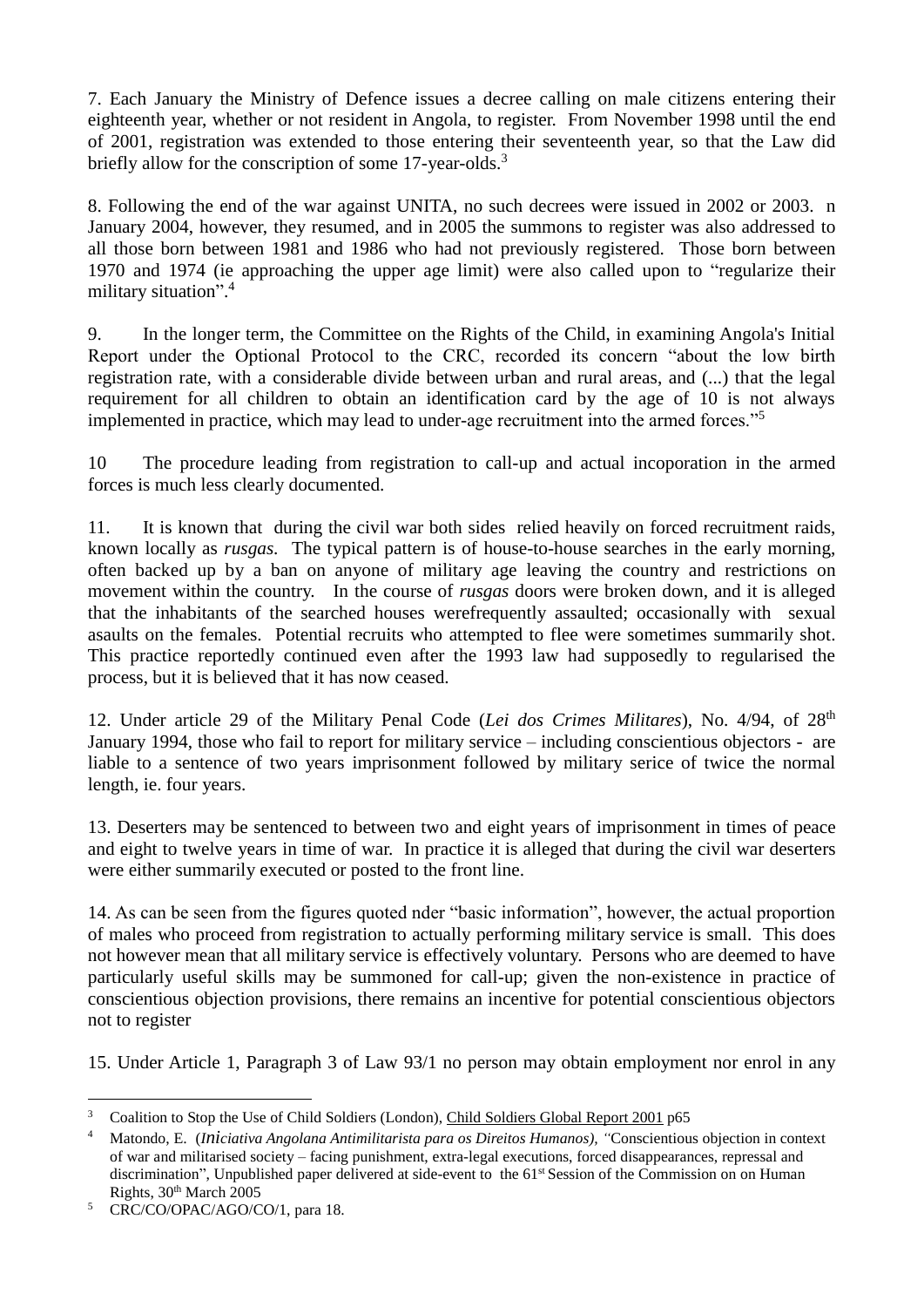educational establishment who has not registered for or performed any military service required of him. Access to public services is also restricted. Together, these lead to lifelong educational and economic disadvantage, compounded by social exclusion. Angolans outside the country who do not register may find that they are denied consular assistance and may have difficulty in renewing their passports. All these disadvantages are compounded by the persecution suffered particularly by "non-traditional" churches (see below), an unknown number of whose members might be potential conscientious objectors.

### 2) FREEDOM OF RELIGION<sup>6</sup>

<u>.</u>

16. Between independence in 1975 and 1992, the Angolan Government attempted to suppress all churches.

17. Since 1992, there has on paper been religious freedom, but the Government has sought to intervene in datail in the organisation of religious denominations, and a strongly anti-religious bias has persisted. Those churches which were established before 1975 are now considered "traditional", and are given some grudging acceptance. Even they, however, are not immune from obstruction and persecution. It was only in January 2018, after decades of applications, that the Catholic Church's Radio Ecclesia received a licence to broadcast. In August 2017, Government soldiers had demolished three Catholic churches in Zango.

18. An anti-religious ethos still prevails. Angola is the one country in the world which does dot recognise Islam as a religion; official sources sometimes refer to the "Islamic church", and to traditional witch doctors as "pastors". There seems to be a deliberate attempt to stygmatise all religion by reference to its more violently extremist manifestations.

19. In April 2015 there was a confrontation between the authorities and the "Light of the World" church, whose leader, Jose Kalupeteka, was prophesying the imminent end of the world. Nine policemen and at least 13 church members were killed in the clahes., but according to the opposition UNITA party more than a thousand civilians were killed in the "Massacre of Monte Sumo."- Kalupeteka and some of his supporters were convicted after trials which failed to meet any standards of due process or lagal norms, calling into question the independence of the judicial system. Meanwhile, a call from the Human Rights Office for an independent enquiry has gone unheeded, and governme nt agents implicated in the event continue to walk freely, causing members of evangelical sects to live in a constant atmosphere of fear. .

20. After 1992, new churches were allowed to register, but in 2004 it was stipulated that they must produce the signatures of 100,000 adult Angolan citizens, resident in at least 12 of the 18 provinces, to do so. No church has managed to cross this bar. Evangelical churches grouped themselves into four alliances in order to meet this requirement, but on  $4<sup>th</sup>$  October 2018, a Presidential decree disavowed these groupings, requiring instead each individual church to register within 30 days. None was able to do so. Recent suggestions that the "barrier" might be reduced to 60,000 signatures do not make it significantly more attainable.

21. Government forces have since sealed up more that a thousand of the estimated four thousand places of worship concerned, pasting notices saying "cerrado" (closed), and with in smaller print threats of legal action against anyone who attempts to reopen them. Pastors' houses have also been targetted, lest worship should take place there, and thee have been official reminders that there is a prohibition on worship in public spaces.

<sup>&</sup>lt;sup>6</sup> The bulk of the information in this section is taken from [www.friendsofangola.org/archives/11020](http://www.friendsofangola.org/archives/11020), with some additional input from personal sources.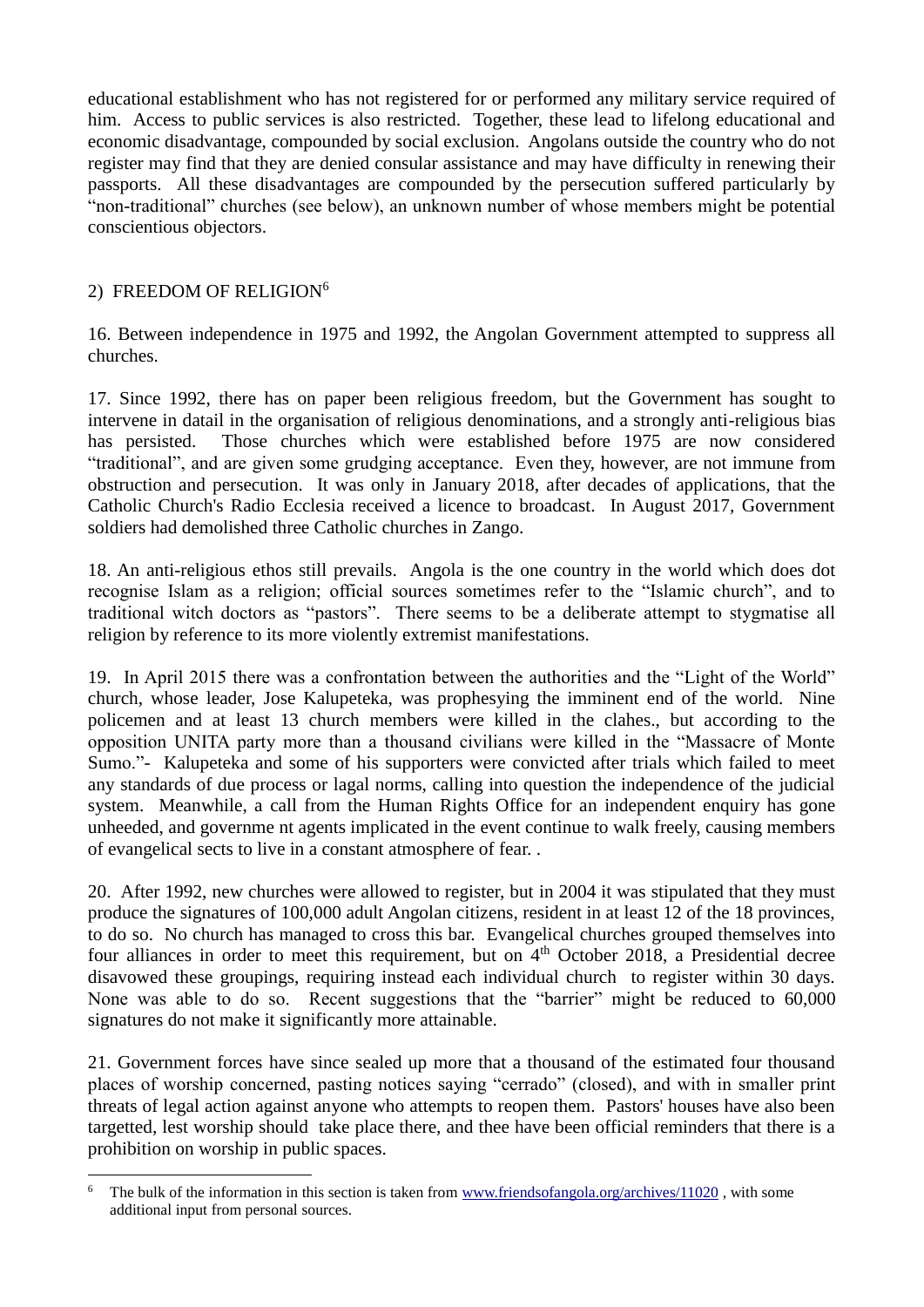## 3 RESTRICTIONS ON CIVIL SOCIETY AND THE MEDIA

22. Countrywide protests against the the new restrictions on religious orgnisations had been planned for Saturday 1st December. 2018. These were not banned, but permission was delayed for so long that they were blocked administratively, because the necessary police presence could not be organised at such short notice.

23. This restriction on the freedom of assembly is however mirrored in other areas.

24. A Law restricting the operation of ngos was in July 2017 deemed unconstitutional by the Supreme Court. However it still remains in force.

25. Moreover, it has now been reinforced by a new media law of 2018.

#### 4 DEPORTATIONS TO DRC

26. More than 250,000 refugees and other migrants from DRC (some sources suggest almost twice as many) were summarily refouled in 2018 . Many of these were fleeing cruel or degrading treatment. Some of the returnees have died; the rest are now living in appalling conditions.

### 5 THE SITUATION IN CABINDA

27. Our local contacts also draw attention to the "permanent situation of brutal repression in the oilrich province of Cabinda against Human Rights Defenders and social activists", parallel to events in the diamond-rich provinves of Luanda Norte and Sul, with in Cabinda also the perpetuation of the "low-intensity war" against the separatist movement.

#### **5. RECOMMENDATIONS**

- 26. **That Angola refrains from further deportations of refugees or other migrants to the DRC, an undisputably unsafe environment.**
- **27. That Angola promulgate without further delay the implementing regulations concerning alternative service for conscientious objectors envisaged in Article 10, paragraphs 5 – 7 of the 1993 Law on Military Service.**
- **28. That Angola abolish the prohibitions on foreign travel, enrolment in educational establishments and employment in public service of male vcitizens who have not registered for military service.**
- **29. That Angola take urgent action to ensure universal birth registration, and that meanwhile it introduce effective measures to verify the age of military recruits so as to**